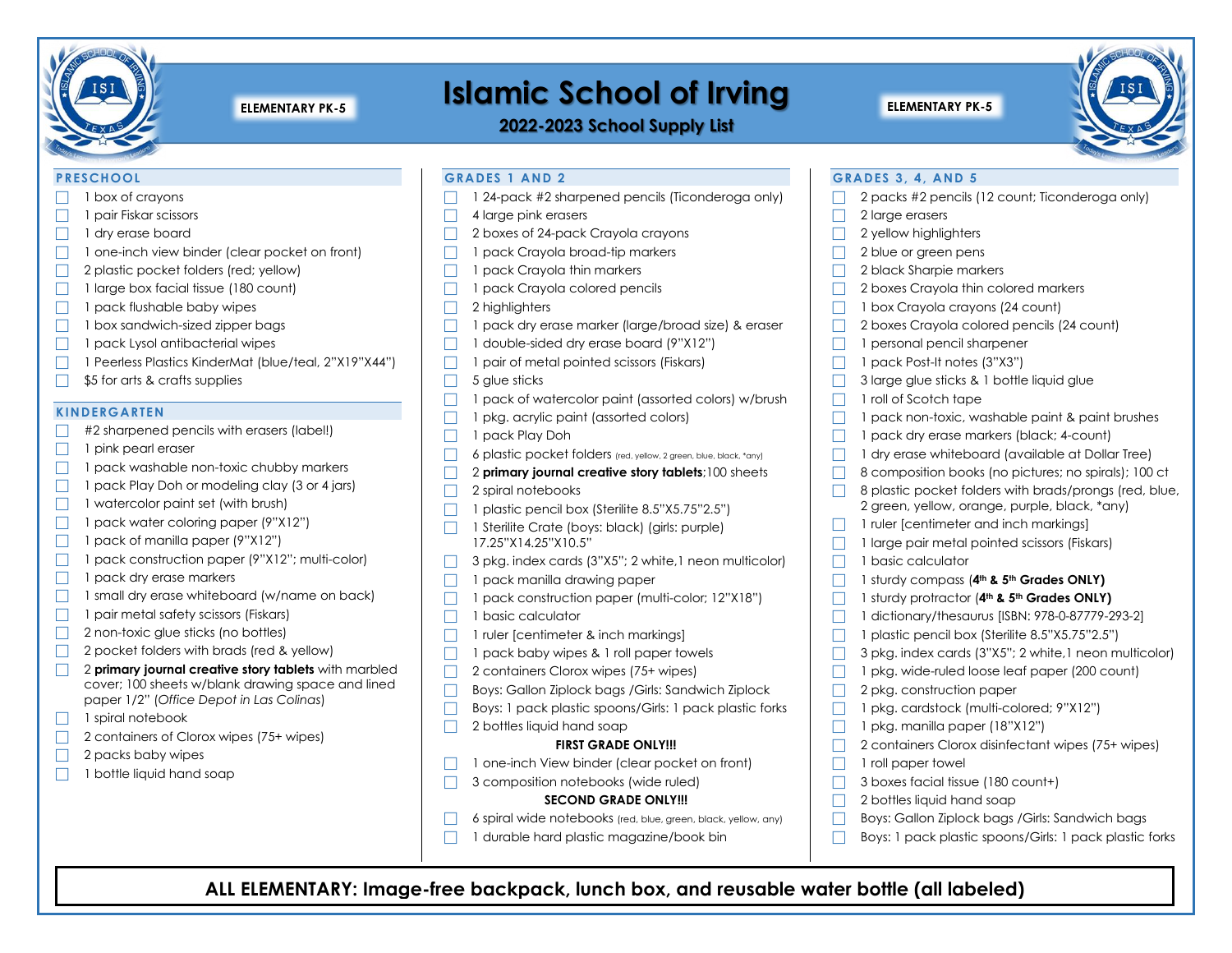

# **Islamic School of Irving Middle School 6-8 Middle School 6-8**

**2022-2023 School Supply List**



# **GRADE 6**

# **Arabic**

- 2 *green* folders & 2 *green* spiral notebooks (70 sheets)
- $\Box$  1 pack wide-ruled filler paper
- $\Box$  1 pack cardstock
- $\Box$  2 packs lined index cards
- $\Box$  2 packs markers (used in math & science too)
- $\Box$  2 packs colored pencils (used in math & science)
- $\Box$  1 roll Scotch tape
- $\Box$  1 glue stick
- Dry erase markers & whiteboard

# **English (ELAR)**

- Dictionary/thesaurus [ISBN: 978-0-87779-293-2]
- $\Box$  #2 pencils; highlighters, & red pens (\*all subjects)
- $\Box$  1 spiral notebook (any color)
- $\Box$  1 pack Post-It notes (3"X3")

# **Math/Science Combined List**

- 1 pack graph paper
- $\Box$  1 pack loose-leaf wide-ruled filler paper
- $\Box$  1 pair scissors
- $\Box$  1 protractor\* (used in Arabic too)
- $\Box$  1 compass\* (used in Arabic too)
- $\Box$  1 ruler (inch & centimeter markings)
- $\Box$  1 scientific calculator
- $\Box$  1 two-inch View binder (clear plastic pocket cover)
- 1 or 2-subject wide-ruled notebook (**math**)
- 1 yellow notebook (**science**)

# **Qur'an/Islamic Studies**

- 2 composition books
- $\Box$  1 pocket folder
- 2 packs Oxford neon index cards (3"X5"; ruled)

# **GRADE 7**

# **Arabic**

- **2** *blue* folders & 2 *blue* spiral notebooks (70 sheets)
- $\Box$  1 pack wide-ruled filler paper
- $\Box$  1 pack cardstock
- $\Box$  2 packs lined index cards
- $\Box$  2 packs markers (used in math & science too)
- $\Box$  2 packs colored pencils (used math & science too)
- $\Box$  Tape
- $\Box$  1 glue stick
- $\Box$  Dry erase markers and whiteboard

# **English (ELAR)**

- Dictionary/thesaurus [ISBN: 978-0-87779-293-2]
- $\Box$  #2 pencils; highlighters, and red pens\* (all subjects)
- $\Box$  1 spiral notebook (any color)
- $\Box$  1 pack Post-It notes (3"X3")

# **Math**

- $\Box$  1 pack graph paper
- 1 pack loose-leaf wide-ruled filler paper
- $\Box$  1 pair scissors
- $\Box$  1 scientific calculator
- $\Box$  1 or 2-subject notebook (wide ruled)
- $\Box$  1 protractor\* (used in Arabic too)
- $\Box$  1 compass\* (used in Arabic too)
- $\Box$  1 ruler (inch & centimeter markings; science too)
- 1 two inch View binder (clear plastic pocket cover)

## **Qur'an/Islamic Studies**

- $\Box$  2 composition books
- $\Box$  1 pocket folder
- 2 packs Oxford neon index cards (3"X5"; ruled)

# **Science**

- $\Box$  1 ruler (inch & centimeter markings; use in math too)
- $\Box$  1 notebook
- $\Box$  1 pack index cards
- $\Box$  Colored pencils and/or markers

**NOTE***: Personal laptop recommended (all subjects)*

**\*Bring 2 boxes of facial tissue, 1 container of Clorox wipes, and 1 pack of Expo dry erase markers to your homeroom** 

# **GRADE 8**

# **Arabic**

- □ 2 *yellow* folders
- □ 2 yellow spiral notebooks (70 count)
- $\Box$  1 pack wide-ruled filler paper
- $\Box$  2 packs lined index cards
- $\Box$  1 pack cardstock

# **English (ELAR)**

- Dictionary/thesaurus [ISBN: 978-0-87779-293-2] @HOME
- $\Box$  #2 pencils; highlighters, & red pens\* (all subjects)
- $\Box$  2 packs Post-It notes (3"X3")
- $\Box$  1 4-pack wide chisel-tip poster markers (multi-color)
- Mead Five Star Flex 3-Subject Hybrid notebook

## **\*Pre-Algebra** *(8th will take either Algebra 1 or Pre-Algebra)*

- $\Box$  1 pack graph paper
- 1 pack loose-leaf wide-ruled filler paper
- $\Box$  3 notebooks (3 different colors)
- $\Box$  1 graphing calculator
- $\Box$  1 pack dry erase markers & small dry erase board

**\*Algebra I** *(8th will take either Algebra 1 or Pre-Algebra)*

- $\Box$  1 pack graph paper
- $\Box$  1 yellow plastic 2-pocket folder
- $\Box$  1 pack loose-leaf wide-ruled filler paper
- $\Box$  3 notebooks (all yellow)
- $\Box$  1 pack dry erase markers & small dry erase board

2 packs Oxford neon index cards (3"X5"; ruled)

1 ruler (inch & centimeter markings)

Colored pencils and/or markers

 $\Box$  1 graphing calculator (TI-84 plus CE)

## **Qur'an/Islamic Studies**

 $\Box$  1 pocket folder

 $\Box$  1 notebook  $\Box$  1 pack index cards

**Science**

2 composition books